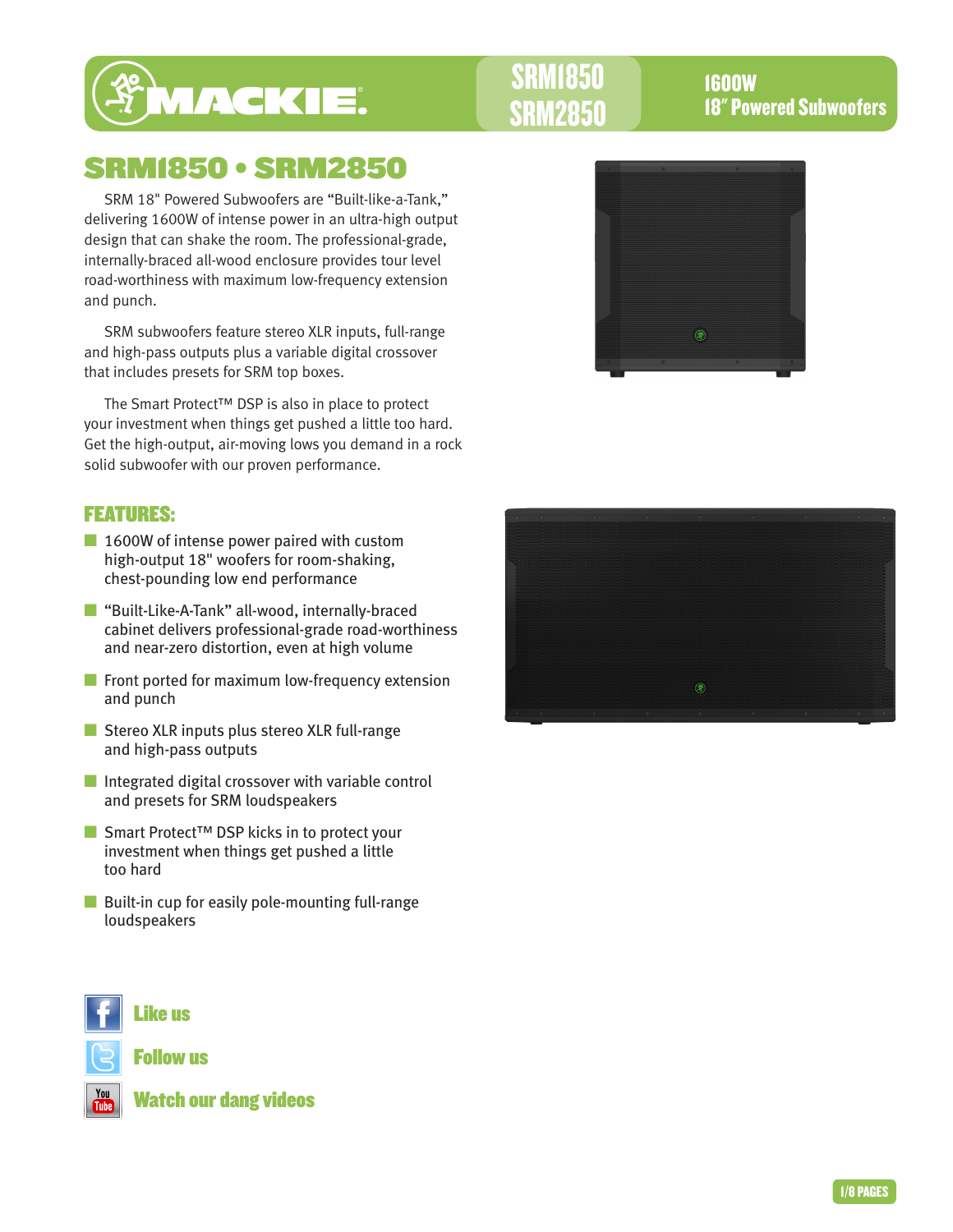# SRM SUBWOOFER SPECIFICATIONS

#### Acoustic Performance

| Frequency Response (-3 dB)  | 40 Hz - 120 Hz [SRM1850]                                                                                                                          |
|-----------------------------|---------------------------------------------------------------------------------------------------------------------------------------------------|
|                             | 34 Hz - 100 Hz [SRM2850]                                                                                                                          |
| Frequency Response (-10 dB) | 35 Hz - 150 Hz [SRM1850]                                                                                                                          |
|                             | 26 Hz - 145 Hz [SRM2850]                                                                                                                          |
| Max peak SPL                | 132 dB [SRM1850]<br>135 dB [SRM2850]                                                                                                              |
| <b>Crossover Point</b>      | 115 Hz plus alignment delay [SRM550]<br>115 Hz plus alignment delay [SRM650]<br>115 Hz plus alignment delay [SRM750]<br>60 Hz - 120 Hz [Variable] |
| Slope                       | 3rd order HP, 4th order LP                                                                                                                        |

#### Line Input Power

| US detachable line cord        | 100 - 120 VAC, 50 - 60 Hz, 200W |
|--------------------------------|---------------------------------|
| EU detachable line cord        | 200 - 240 VAC, 50 - 60 Hz, 200W |
| <b>AC Connector</b>            | 3-pin IEC 250 VAC               |
| Power Supply Type              | Switchmode                      |
| <b>Operating Temperature</b>   | $0 - 40$ °C                     |
| [extended ambient temperature] | 32 - 104 F                      |

# Safety Features

÷

| <b>Input Protection</b> | Peak and RMS limiting, power supply<br>and amplifier thermal protection                                       |
|-------------------------|---------------------------------------------------------------------------------------------------------------|
| Display LEDs            | Defeatable front power ON<br>(Running Man logo),<br>Front load power limiter,<br>High Pass Mode, input signal |

| <b>Transducer</b>            |                   |
|------------------------------|-------------------|
| <b>Woofer Diameter</b>       | 18.0 in / 457 mm  |
| Voice Coil Diameter          | $3.0$ in $/76$ mm |
| Subwoofer Diaphragm Material | Paper             |
| <b>Magnet Material</b>       | Ferrite           |

#### Construction Features

| Cabinet        | 18 mm Poplar plywood                                     |
|----------------|----------------------------------------------------------|
| Finish         | High durability black paint                              |
| <b>Handles</b> | One on each side [SRM1850]<br>Two on each side [SRM2850] |
| Grille         | Powder-coated 16 gauge steel                             |
|                |                                                          |

#### Power Amplifier

| <b>Rated Power</b> | 800 watts rms<br>1600 watts peak |
|--------------------|----------------------------------|
| Rated THD          | $< 1\%$                          |
| Cooling            | Convection                       |
| Design             | Class D                          |

#### Mounting Method

SRM subwoofers are designed to sit on the floor or stage. They are NOT designed to be pole-mounted or suspended. The cabinet has no rigging points and is not suitable for rigging. Never attempt to suspend an SRM subwoofer by its handles.

#### Input / Output

| Input Type                | Female XLR balanced                                 |
|---------------------------|-----------------------------------------------------|
|                           | differential (stereo left / right)                  |
| Input Impedance           | 20 k $\Omega$ balanced,<br>10 k $\Omega$ unbalanced |
| <b>Full Range Outputs</b> | Male XLR balanced<br>(parallel with inputs – mono)  |
| <b>High Pass Outputs</b>  | Male XLR balanced                                   |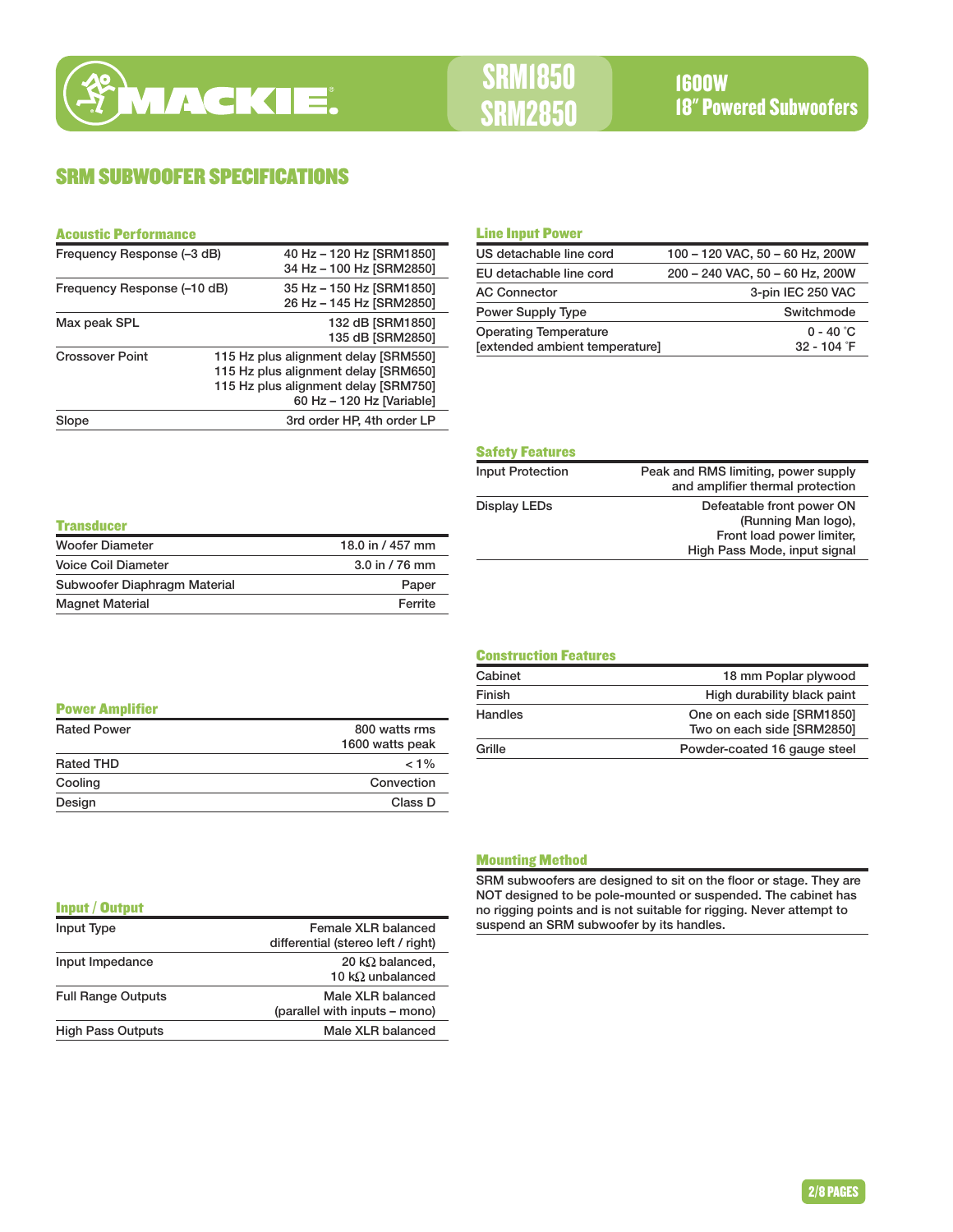

# SRM SUBWOOFER SPECIFICATIONS CONT...

| <b>Physical Properties (packaged product)</b> |                   | <b>Options</b>                                 |                |
|-----------------------------------------------|-------------------|------------------------------------------------|----------------|
| <b>SRM1850:</b>                               |                   | SRM1850 Subwoofer Cover                        | P/N 2036809-24 |
| Height                                        | 24.8 in / 630 mm  | SRM2850 Subwoofer Cover                        | P/N 2036809-27 |
| Width                                         | 28.0 in / 711 mm  | SPM200 Loudspeaker Pole Mount                  | P/N 2035170-01 |
| Depth                                         | 29.6 in / 752 mm  |                                                |                |
| Weight                                        | 74 lb / 33.6 kg   |                                                |                |
| <b>SRM2850:</b>                               |                   |                                                |                |
| Height                                        | 27.8 in / 706 mm  |                                                |                |
| Width                                         | 31.3 in / 795 mm  |                                                |                |
| Depth                                         | 53.2 in / 1351 mm | <b>Ordering Information</b>                    |                |
| Weight                                        | 188 lb / 85.3 kg  | SRM1850 1600W 18" Powered Subwoofer, US        | P/N 2035116-00 |
|                                               |                   | SRM1850 1600W 18" Powered Subwoofer, EU        | P/N 2035116-01 |
|                                               |                   | SRM1850 1600W 18" Powered Subwoofer, UK        | P/N 2035116-03 |
|                                               |                   | SRM1850 1600W 18" Powered Subwoofer, AU        | P/N 2035116-04 |
|                                               |                   | SRM1850 1600W 18" Powered Subwoofer, CN        | P/N 2035116-05 |
| <b>Physical Properties (product)</b>          |                   | SRM1850 1600W 18" Powered Subwoofer, BZ (120V) | P/N 2035116-06 |
| <b>SRM1850:</b>                               |                   | SRM1850 1600W 18" Powered Subwoofer, BZ (230V) | P/N 2035116-16 |
| Height                                        | 22.5 in / 572 mm  |                                                |                |
| Width                                         | 22.2 in / 565 mm  |                                                |                |

| Depth                   | 23.9 in / 608 mm  |
|-------------------------|-------------------|
| Weight                  | 64 lb / 29 kg     |
|                         |                   |
| <b>SRM2850:</b>         |                   |
| Height                  | 24.5 in / 623 mm  |
| Width                   | 44.0 in / 1117 mm |
| Depth (without casters) | 24.0 in / 610 mm  |
| Depth (with casters)    | 29.5 in / 750 mm  |
| Weight                  | 144 lb / 65.2 kg  |

| SRM1850 Subwoofer Cover       | P/N 2036809-24 |
|-------------------------------|----------------|
| SRM2850 Subwoofer Cover       | P/N 2036809-27 |
| SPM200 Loudspeaker Pole Mount | P/N 2035170-01 |

| SRM1850 1600W 18" Powered Subwoofer, EU        | P/N 2035116-01 |
|------------------------------------------------|----------------|
| SRM1850 1600W 18" Powered Subwoofer, UK        | P/N 2035116-03 |
| SRM1850 1600W 18" Powered Subwoofer, AU        | P/N 2035116-04 |
| SRM1850 1600W 18" Powered Subwoofer, CN        | P/N 2035116-05 |
| SRM1850 1600W 18" Powered Subwoofer, BZ (120V) | P/N 2035116-06 |
| SRM1850 1600W 18" Powered Subwoofer, BZ (230V) | P/N 2035116-16 |
|                                                |                |
|                                                |                |
|                                                |                |
| SRM2850 1600W Dual 18" Powered Subwoofer, US   | P/N 2043140-00 |

| SRM2850 1600W Dual 18" Powered Subwoofer, US  | P/N 2043140-00 |
|-----------------------------------------------|----------------|
| SRM2850 1600W Dual 18" Powered Subwoofer, EU  | P/N 2043140-01 |
| SRM2850 1600W Dual 18" Powered Subwoofer, UK  | P/N 2043140-03 |
| SRM2850 1600W Dual 18" Powered Subwoofer, AU  | P/N 2043140-04 |
| SRM2850 1600W Dual 18" Powered Subwoofer, CN  | P/N 2043140-05 |
| SRM2850 1600W Dual 18" Powered Sub, BZ (120V) | P/N 2043140-06 |
| SRM2850 1600W Dual 18" Powered Sub, BZ (230V) | P/N 2043140-16 |

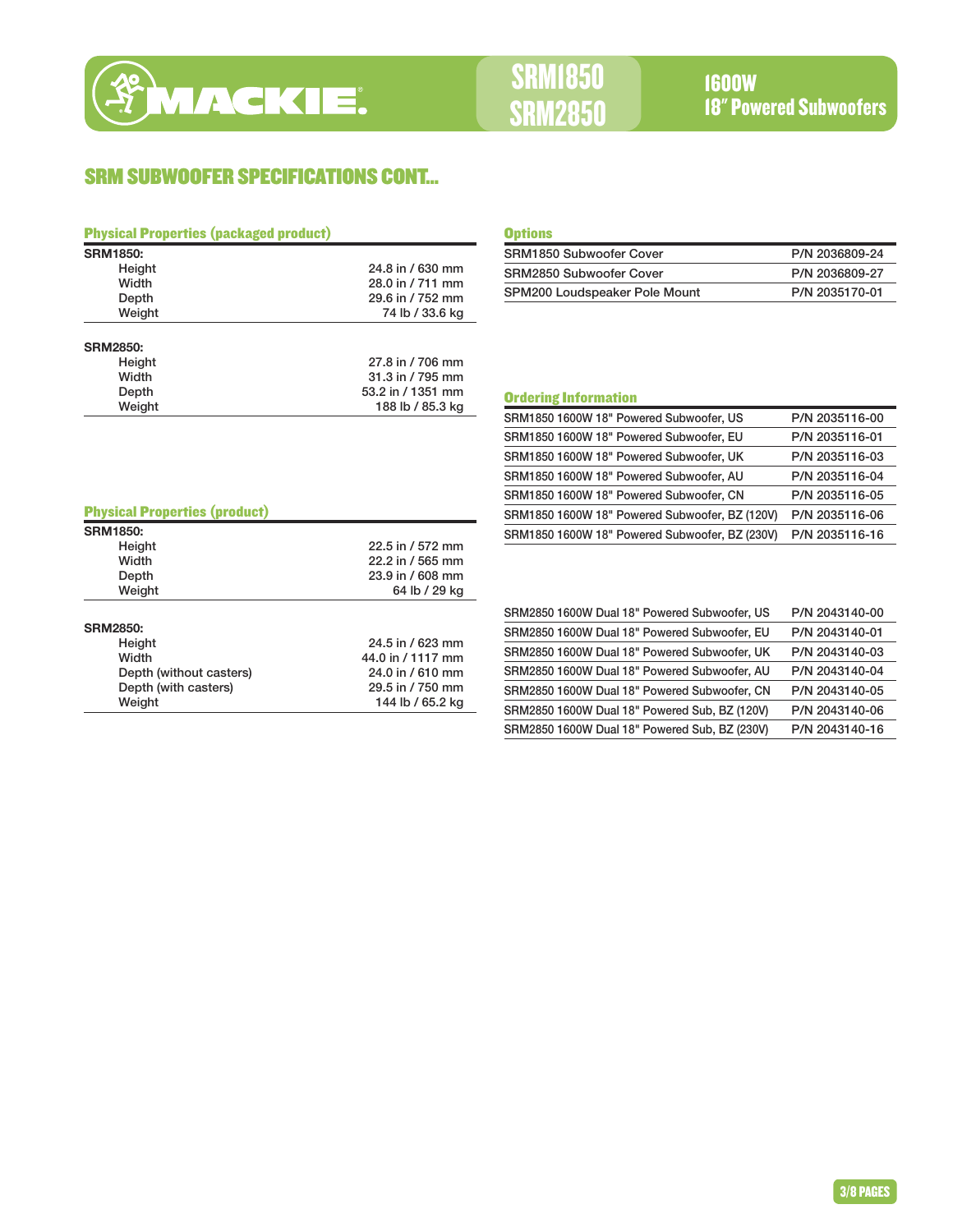

# SRM1850 SRM2850

1600W 18" Powered Subwoofers

### SRM1850 SUBWOOFER DIMENSIONS

### NOTES:

- 1. SYMBOL INDICATES CENTER OF BALANCE.
- 2. WEIGHT APPROX. 64 lb [29 kg].
- 3. SHIPPING WEIGHT APPROX. 74 lb [33.6 kg].





FRONT



BACK



BOTTOM



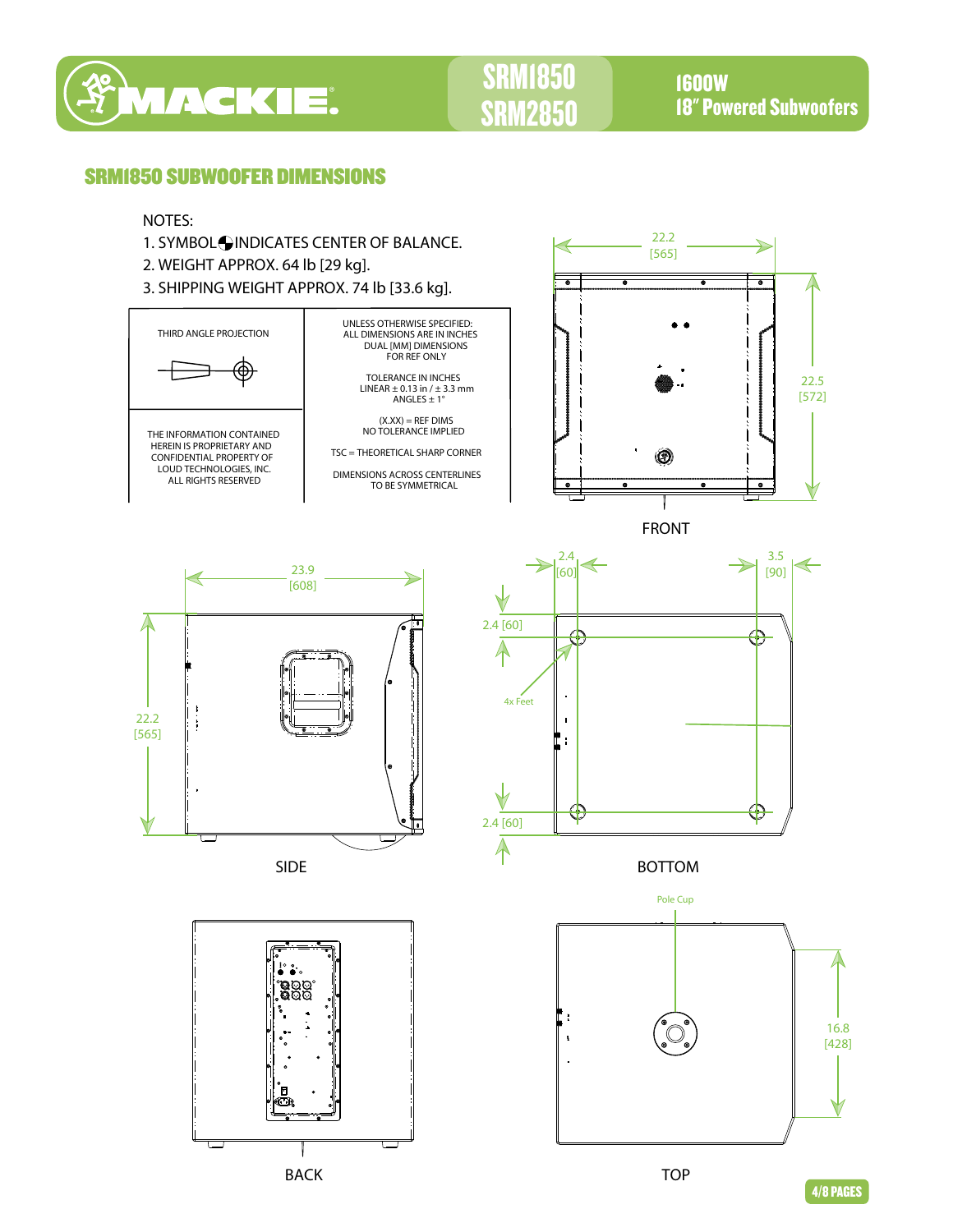

# SRM1850 SRM2850

1600W 18" Powered Subwoofers

### SRM2850 SUBWOOFER DIMENSIONS



BOTTOM BACK

12.3 [313]

 $\odot$ 

 $\boldsymbol{\Theta}$ 

 $\ddot{\phantom{0}}$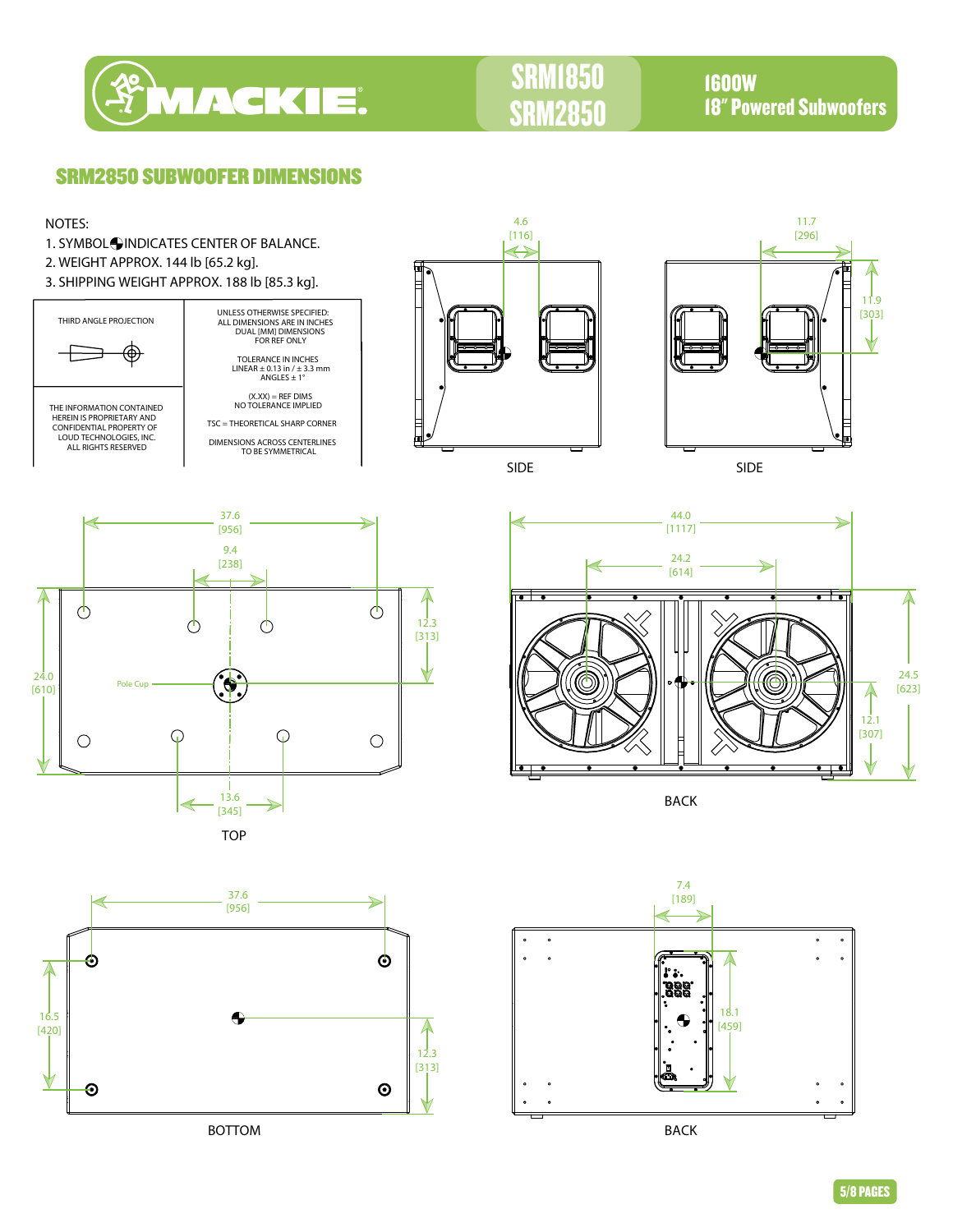

# SRM1850 285

1600W 18" Powered Subwoofers



## SRM SUBWOOFER REAR PANELS SRM1850 SUBWOOFER REAR PANEL



# SRM2850 SUBWOOFER REAR PANEL

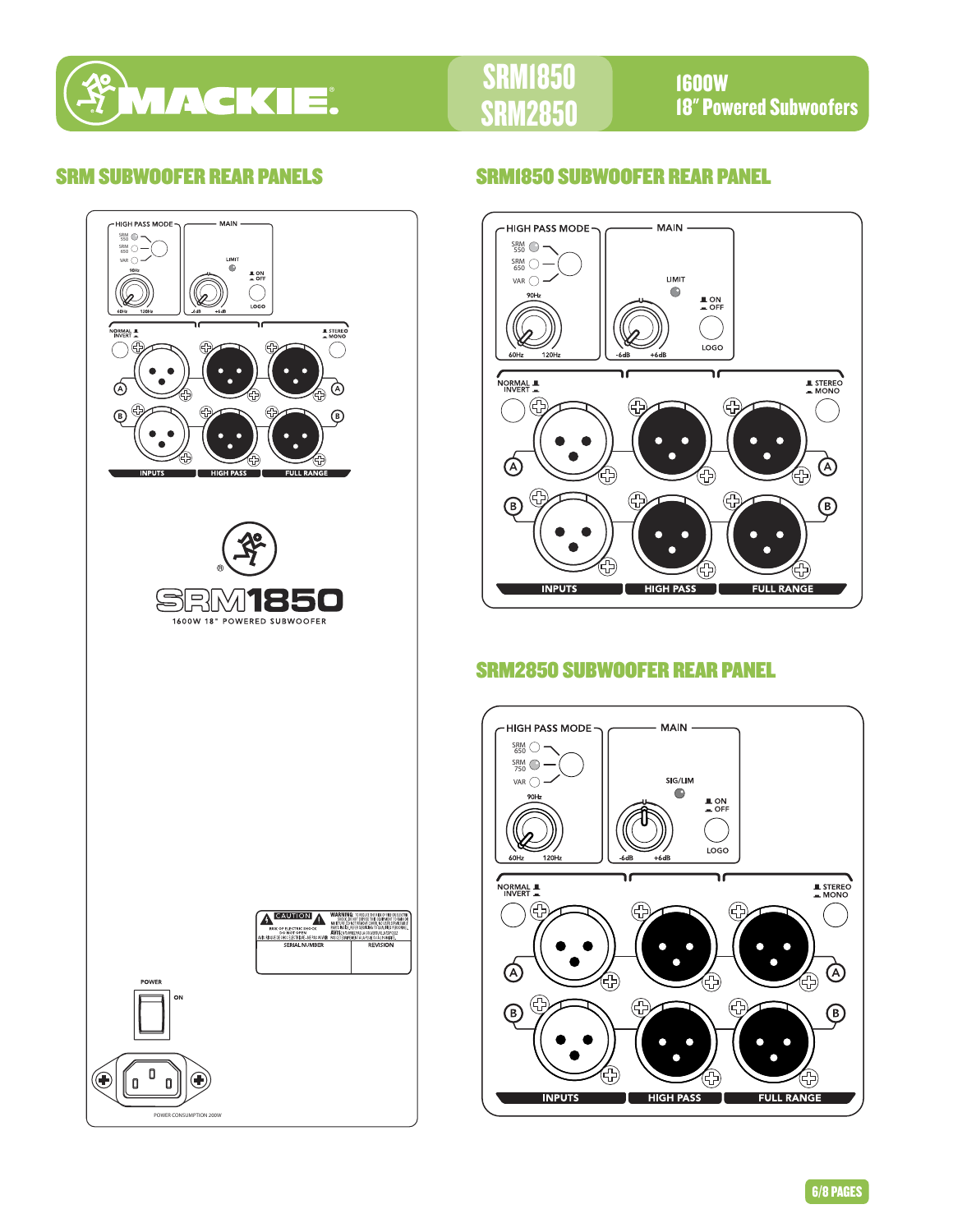

# SRM1850 2850

1600W 18" Powered Subwoofers